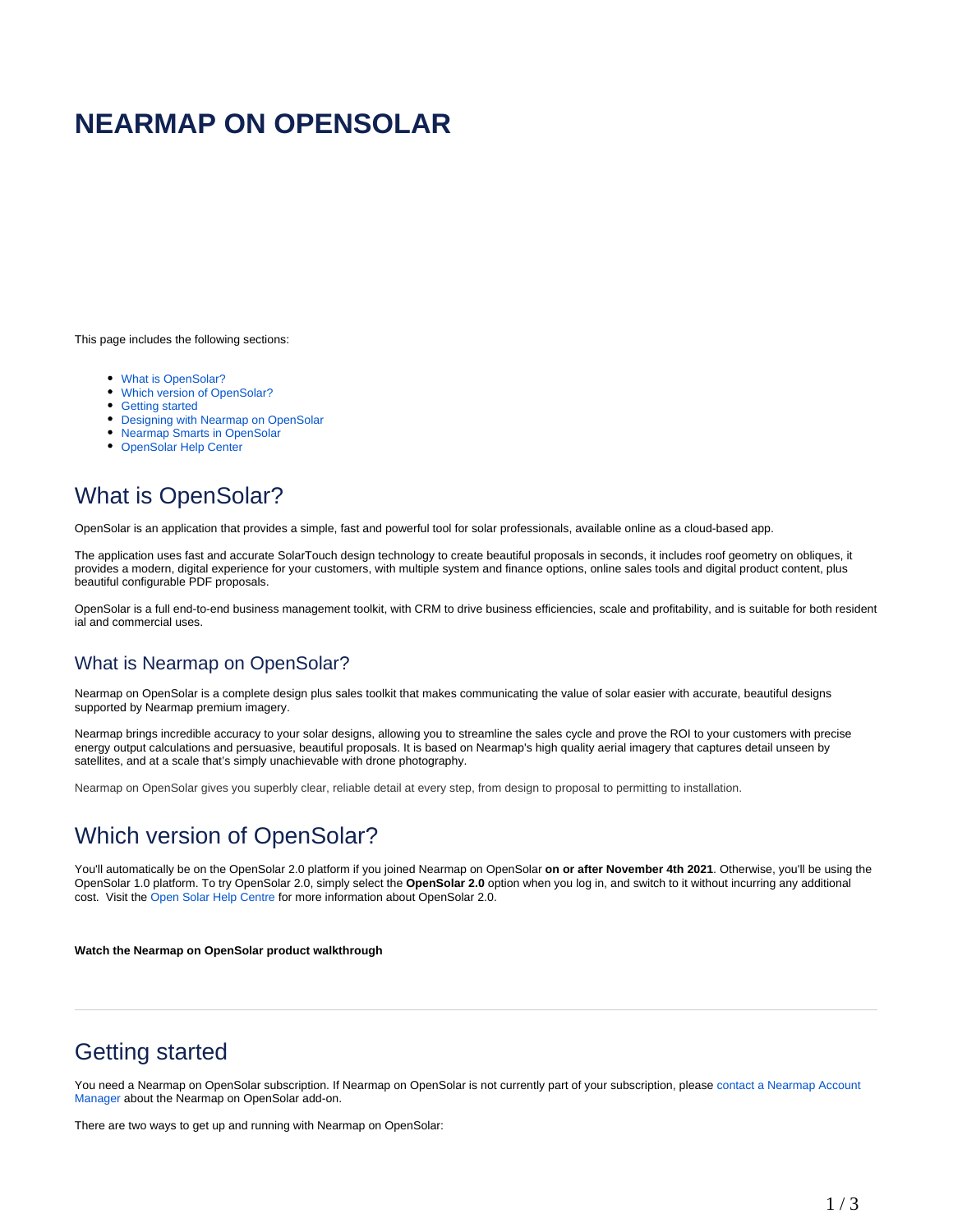1. You don't yet have an OpenSolar account

[document First Time Log into Nearmap on OpenSolar](https://docs.nearmap.com/display/ND/First+Time+Log+into+Nearmap+on+OpenSolar) 

2. You already have a free OpenSolar account

[document Upgrade to Nearmap on OpenSolar](https://docs.nearmap.com/display/ND/Upgrade+to+Nearmap+on+OpenSolar) 

Before you start using Nearmap on OpenSolar, it's worth familiarising yourself with the OpenSolar interface.

LEARN MORE

#### <span id="page-1-0"></span>Designing with Nearmap on OpenSolar

Two design modes are available to you :

1. Basic design mode

[document Nearmap on OpenSolar Basic Design](https://docs.nearmap.com/display/ND/Nearmap+on+OpenSolar+Basic+Design) 

2. Full design mode

[document Nearmap on OpenSolar Full Design](https://docs.nearmap.com/display/ND/Nearmap+on+OpenSolar+Full+Design) 

### <span id="page-1-1"></span>Nearmap Smarts in OpenSolar

#### Nearmap Oblique imagery

Nearmap on OpenSolar uses high resolution, regularly updated Nearmap oblique imagery that enables extremely accurate solar designs and energy output calculations.

[document Oblique Imagery in Nearmap on OpenSolar](https://docs.nearmap.com/display/ND/Oblique+Imagery+in+Nearmap+on+OpenSolar) 

#### Analyse Shading - coming soon

View seasonal shading and produce accurate bankable shading reports powered by current Nearmap elevation data.

### <span id="page-1-2"></span>OpenSolar Help Center

[OpenSolar's Help Center](https://support.opensolar.com/hc/en-us) provides information on all the functionalities of OpenSolar, including an [Orientation Video](https://support.opensolar.com/hc/en-us/articles/360028289752-Orientation-Video), the [structure of the application,](https://support.opensolar.com/hc/en-us/sections/360003261811-The-Four-Zones-of-OpenSolar) the different zones of the application, and [FAQ](https://support.opensolar.com/hc/en-us/categories/360001343111-8-FAQ).

#### **You might also be interested in...**

- [I have placed the panels incorrectly, how can I move or change the angle or azimuth?](https://docs.nearmap.com/pages/viewpage.action?pageId=54198493) (FREQUENTLY ASKED QUESTIONS)
- [How can I access Nearmap on OpenSolar?](https://docs.nearmap.com/pages/viewpage.action?pageId=54198495) (FREQUENTLY ASKED QUESTIONS)
- [How can I switch between maps?](https://docs.nearmap.com/pages/viewpage.action?pageId=54198485) (FREQUENTLY ASKED QUESTIONS)
- [How do I enable 3D design?](https://docs.nearmap.com/pages/viewpage.action?pageId=54198499) (FREQUENTLY ASKED QUESTIONS)
- [Can I connect multiple OpenSolar accounts with one Nearmap subscription?](https://docs.nearmap.com/pages/viewpage.action?pageId=54198501) (FREQUENTLY ASKED QUESTIONS)